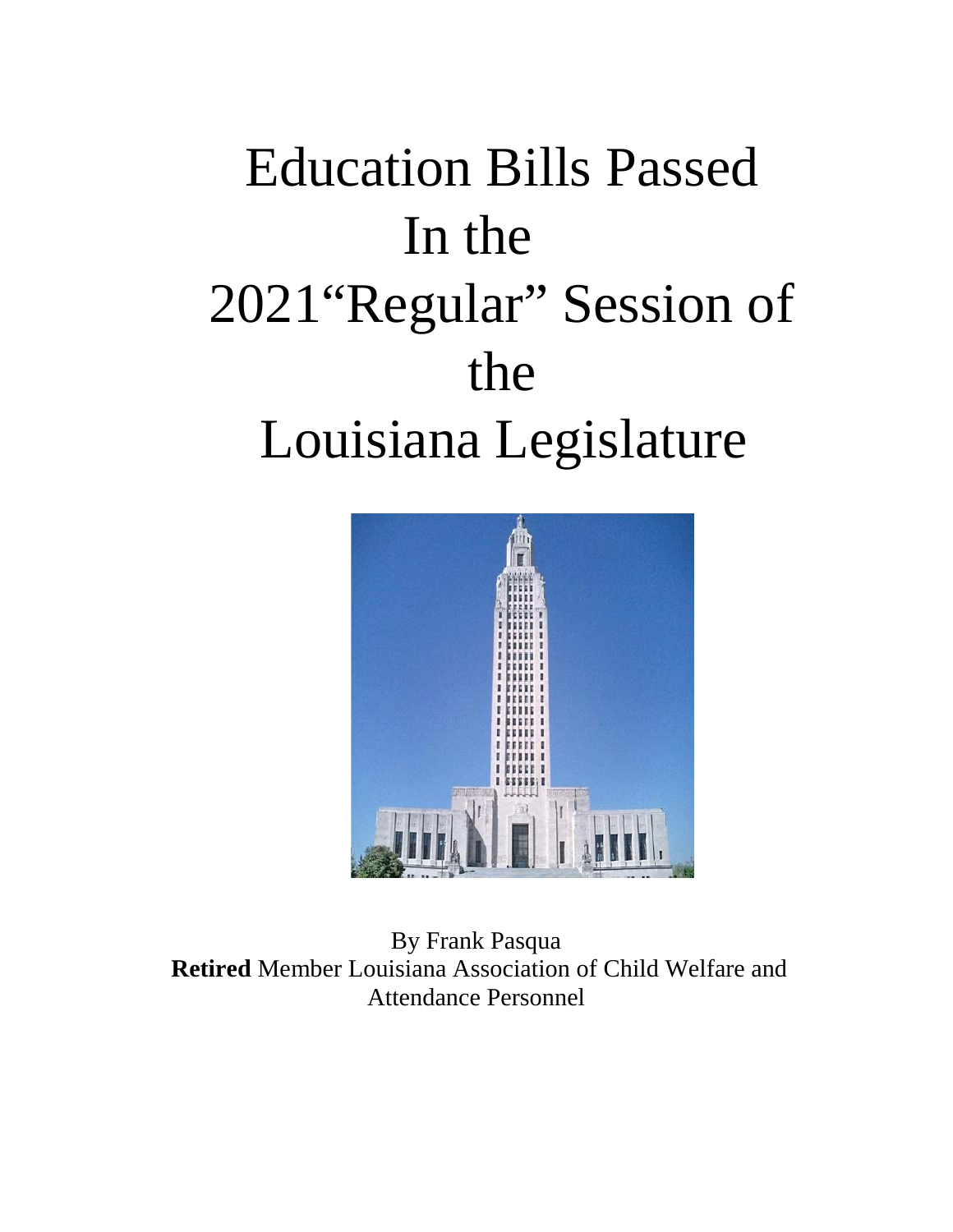

Governor John Bel Edwards chose not to deliver the traditional address to lawmakers inside the capitol building but instead delivered his state-of-the-state address in Southern University's stadium in Baton Rouge, due to the ongoing **COVID-19 pandemic**

# **The 2021 "Regular" Legislative Session**

#### **Convened at noon on Monday, April 12, 2021 Final adjournment 6 P.M. Monday, June 10, 2021**

The following are summaries of: *"Education Bills Passed in the 2021 Regular Session"*

To print a **COPY** of any of the Bills/Acts listed, please visit the website of the Louisiana State Legislature at [www.legis.la.gov](http://www.legis.la.gov/)

The effective date of Acts passed this session is **August 1, 2021** unless the bill otherwise specifically provides, such as, upon the governor's signature.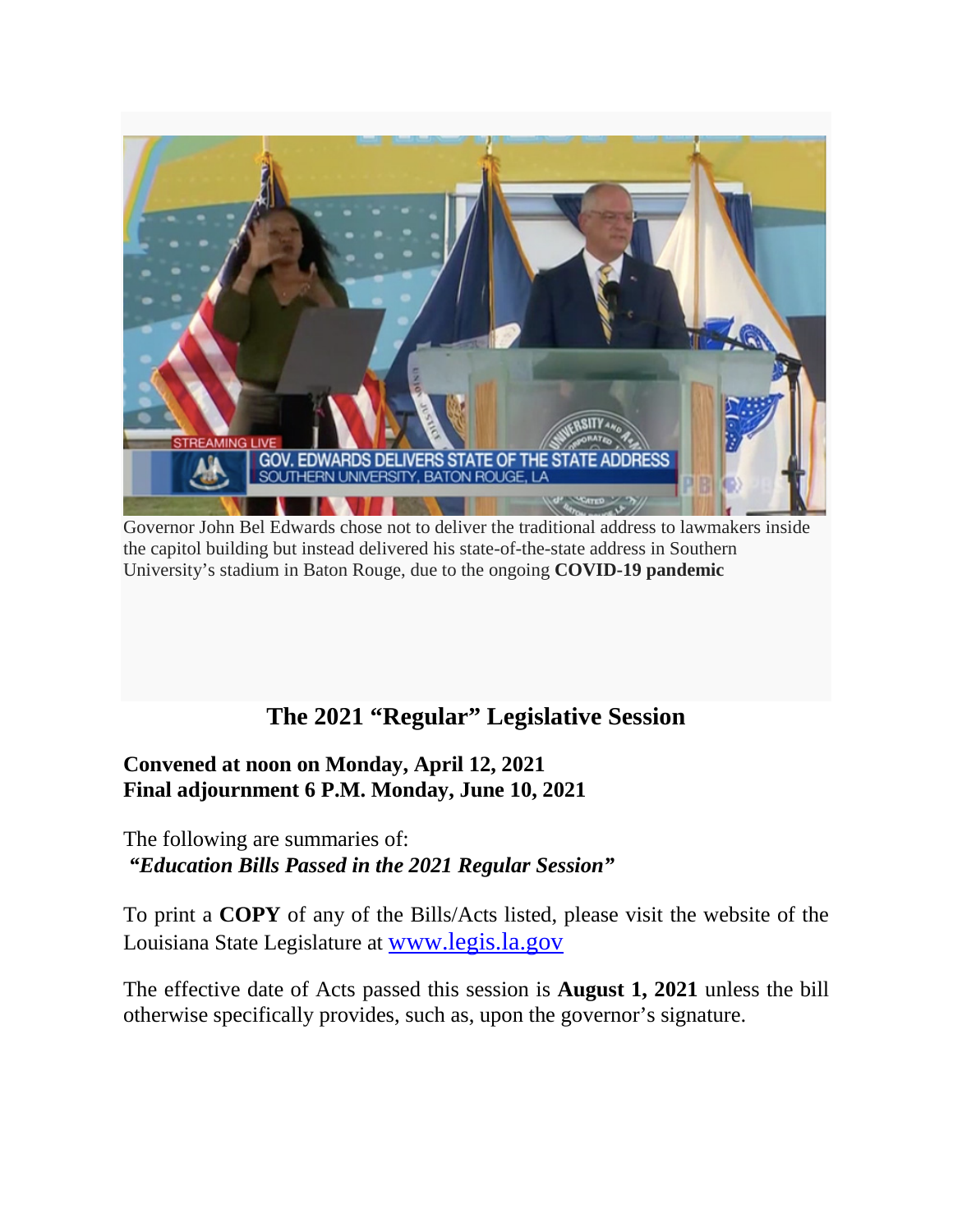# **Legislation That May Be of Interest to:** *CWA Personnel & School Administrators*

#### **STUDENT DISCIPLINE**

**ACT 473**/HB 411 – Hughes - STUDENT/DISCIPLINE: Provides relative to **student Discipline.** Provides a **comprehensive revision of present law**, applicable to all public schools, including charter schools. Provides **additional disciplinary measures** a principal may implement before returning a student to the classroom. Provides that conferences with parents may be held by **telephone or virtual means**. Relative to students carrying **knives**, **increases** the minimum length of a knife blade for which suspension is required **from two to two and one-half inches**. Requires that expulsion hearings be held **within 15 school days**. Limits the length of certain expulsions for criminal behavior to the student's **period of adjudication** as determined by a court. Exempts students receiving **virtual instruction at home** from mandatory recommendation for expulsion. Effective 8/1/21. (Amends R.S.17:416 and 3996(B) (40))

#### **ATTENDANCE**

**ACT 386**/SB 10 –Fields - **KINDERGARTEN**: Requires, beginning with the **2022-2023 school year**, a child who turns **five years** of age on or before **Sept. 30th** to attend full-day kindergarten and to pass a **readiness assessment** prior to entering first grade. Provides: (1) That a parent or legal guardian shall have the **option to defer** enrolling his child in kindergarten **for one year** if either of the following applies: (a) **The child is four years of age on the first day of the school year.** (b) The child is **enrolled in a prekindergarten program**. (2) That a parent or legal guardian who opts to defer enrollment of his child in kindergarten as provided **shall not** be considered to be in noncompliance with the compulsory school attendance law. Provides, beginning with the **2022-2023 school year**, compulsory school attendance will be required for children **age five through 18**, unless the child's parent or legal guardian opts to defer enrollment of his child in kindergarten in accordance with provisions or the child graduates from high school prior to his 18th birthday. **Removes** the minimum age threshold for entry into the first grade. Provides that the provisions of present law that allow **Jefferson and Orleans Parishes** to establish different entry standards shall become **void on June 30, 2022**. Clarifies that families **may home school for kindergarten** but must report student attendance to the state Department of Education. Further provides that kindergarten students in an approved home study program shall be considered **in compliance** with the compulsory attendance law. Effective upon signature of the governor. (Amends R.S. 17:151.3, 221(A) (1), and 222; adds R.S. 17:221(E))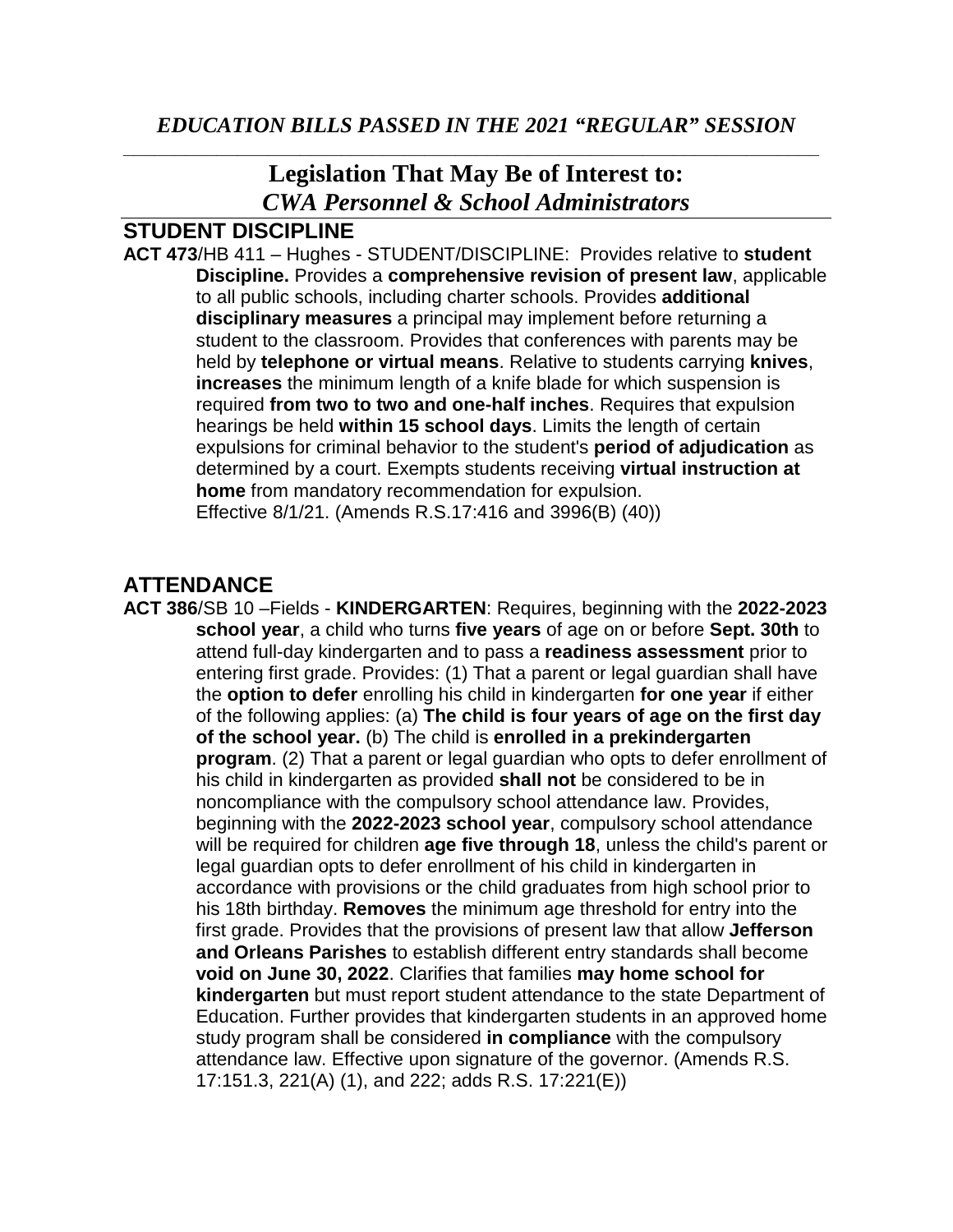#### **ATTENDANCE**

**ACT 208**/SB 114 – Peacock - SCHOOLS: Provides for remote public school **registration and enrollment** of children of certain **military and civilian** personnel transferring to the state. Requires a public school governing authority to allow a dependent child of an **active duty member** of the U.S. Armed Forces, of the military reserve forces, the National Guard, or a Department of Defense civilian **to register and preliminarily enroll in a public school** under its jurisdiction prior to becoming a resident of the state under certain provisions. Requires public school governing authorities **to provide a student who registers remotely the same enrollment opportunities available to resident students** including requesting and applying for school assignment, registering for courses, participating in extracurricular activities, and applying for any school or program that requires an additional request or application, including a lottery for admission to a specific school or program. Provides that a student registered and enrolled pursuant to new law **shall not attend school until proof of residency** is provided in accordance with the policies of the school's governing authority. Effective upon gov. sig. (Adds R.S. 17:101 and 3996(B) (59))

#### **MFP FORMULA 2021-2022 SCHOOL YEAR**

 **SCR 2** – Fields - BESE: Provides for legislative approval of the Minimum Foundation Program (MFP) formula for FY 2021- 2022 as developed by the State Board of Elementary and Secondary Education (BESE) and adopted by the board on **May 12, 2021.** Has a projected cost of **\$3.918 billion.** Maintains the current base per pupil funding amount of **\$4,015.** In Level Four, proposed formula provides for a **pay raise of \$800 for certificated employees and \$400 for support workers**, plus related retirement costs, with a projected cost of approximately **\$80 million**. Effective July 1, 2021.

#### **GUIDANCE COUNSELING**

**ACT 275**/HB 156 – Freiberg - SCHOOLS/EMPLOYEES: Provides for changing the **job title** of **school guidance counselor** to **school counselor**. Effective 8/1/21.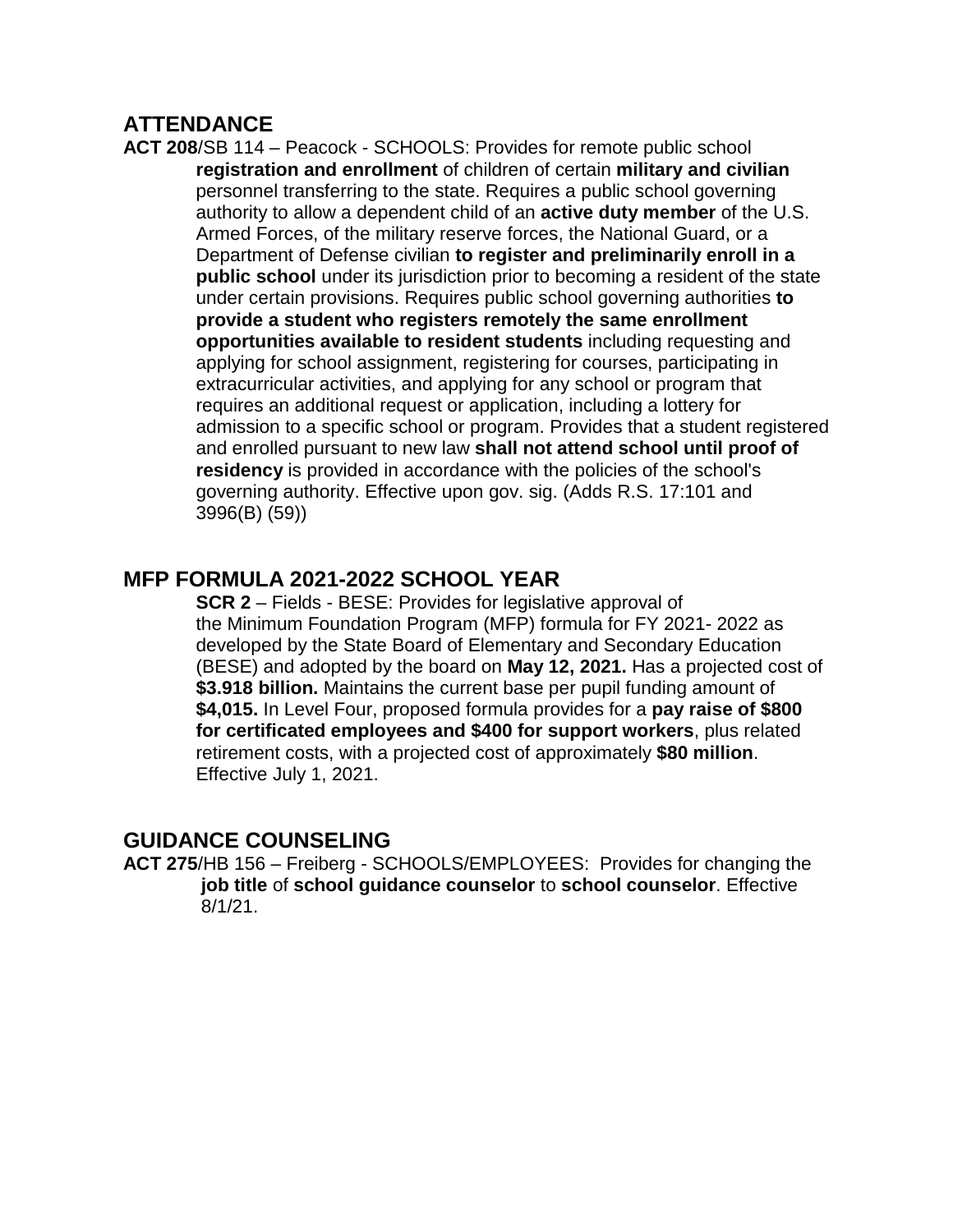#### **SCHOOLS CHOICE**

**ACT 420**/HB 211 – Wright - SCHOOLS/CHOICE: Legislation requires the Board of Elementary and Secondary Education **(BESE)** to consider requests for review from parents or guardians who request an intra-district transfer for a student and **are denied**. If BESE determines that the school's policy was not followed, **schools must reconsider** the transfer request. Provides that BESE **shall not approve any transfer request that would exceed the enrollment capacity of a school or classroom.** School districts must notify parents or guardians of students enrolled in schools that received a "D" or "F" performance letter in the most recent school year of their ability to request a transfer. Requires that each school governing authority's **policy** to govern student transfers **be posted** to each of the governing authorities' **websites** by **Jan. 1, 2022**, and reported to the state Dept. of Education by **Jan. 30, 2022.** Requires such policy to include an annual **transfer request period**. Requires public school governing authorities **to notify parents** and legal guardians of the policy; the provisions of R.S. 17:4035.1; "A", "B", and "C" schools under its jurisdiction; and **where to find** school performance letter grades on the department's website. Effective on 8/1/21. (Amends R.S.17:4035.1(C) through (E); Adds R.S.17:4035.1(F),(G), and (H)).

**ACT 196**/HB 280- Edmonds- SCHOOLS/CHOICE: Amends statute relative to schools participating in the **Student Scholarships for Educational Excellence Program (SSEEP).** Requires the LA Department of Education (LDE) **to conduct site visits** each year at schools that fail to meet minimum standards for academic performance as determined by the accountability system provided for in state board policy or that are otherwise not in good standing with respect to the program in order **to observe the learning environment. Removes the 20% cap on enrollment** for participating schools that have been approved, provisionally approved, or probationally approved for **less than two years.** Provides that provisionally accredited approved schools shall be removed from the program **if they do not receive accreditation within four years**. Provides that beginning in the **2021-2022** school year, participating schools which fail for **three consecutive years** to meet minimum standards for academic performance shall be ineligible to participate in the program. Effective 8/1/21. (Amends R.S. 17:4021(A); Adds R.S.17:4015(10), 4021(D), and 4021.1).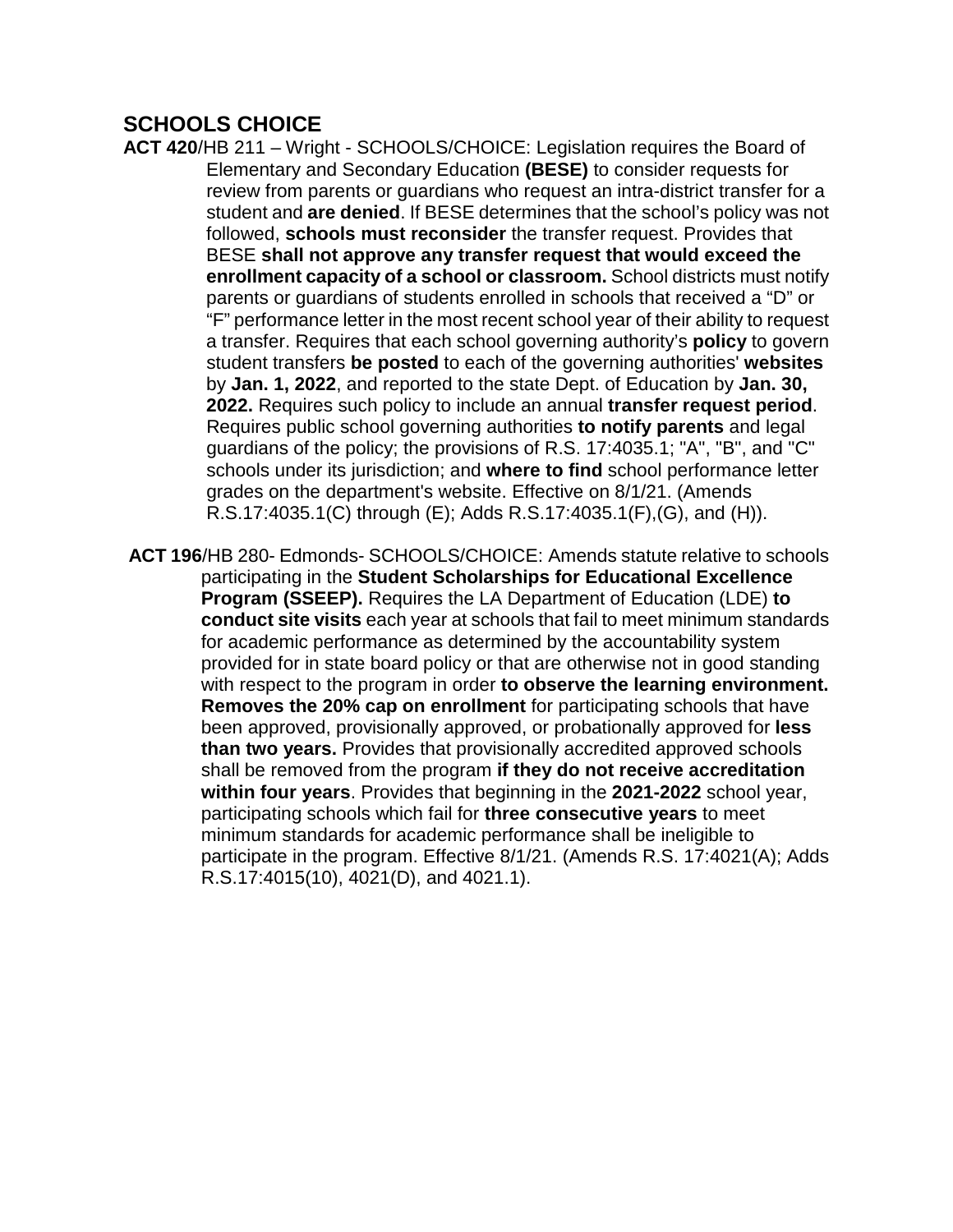#### **STUDENTS**

- **ACT 366**/HB 322 Freeman STUDENTS: Provides for the sharing of **limited student information** for the purpose of administering certain **federal food assistance programs**. Provides for the continued effectiveness of present law until **December 31, 2022**; adds a **student's middle name, school site code, and student unique identifier** to the list of information to be shared; and adds that information shall also be shared for purposes of administering the **summer electronic benefits transfer program**, subject to the same limitations and exceptions. Effective upon signature of governor; Repeal of R.S. 17:3914(M) is effective December 31, 2022. (Amends R.S. 17:3914(M); Repeals R.S. 17:3914(M)).
- **ACT 407**/HB 711 Garofalo STUDENTS: Provides relative to the sharing of **students' personally identifiable information** by public school governing authorities. **Adds race and ethnicity** to the information that may be collected and shared. Revises **purposes** for which information may be shared and revises **information required** to be on **parental notification forms.** Authorizes disclosing information to the Bd. of Regents for such purposes. Effective 8/1/21. (Amends R.S. 17:3914(K) (2) and (3) (c) (i); Adds R.S.17:3914(K) (1) (e)).

# **TEACHERS**

**ACT 392**/SB 128 - Jackson -TEACHERS: Provides relative to teacher **planning time** and the **exemption** of certain school employees from payment of **certain tolls. Deletes** the requirement for a **duty-free lunch period**. Requires each teacher to be provided a **minimum of 45 minutes** of **uninterrupted planning time** each day. **Prohibits** a reduction in daily student instructional time to accommodate the provision of the planning time. **Removes** the contingency making implementation **subject to the availability of state funds.** Requires that teachers, school bus drivers, and other **Lafourche Parish School Board employees** have **free and unhampered passage crossing** the Louisiana Highway1 Bridge, also known as the **Tomey J. Doucet Bridge**, when traveling to and from their work place on work days, as prescribed by the board, **not to exceed two toll-free crossings in one day**. Requires the state Department of Transportation and Development (DOTD) to adopt rules and regulations to implement the provisions of the law. Provisions of relative to teacher **planning time** are effective on **July 1, 2022.** Provisions of relative to **exemptions from the payment of tolls** on the La. Highway 1 Bridge are effective on **August 1, 2023**, or **the date of the adoption of final rules by DOTD,** whichever is **sooner.** (Amends R.S. 17:434(A); adds R.S. 17:426)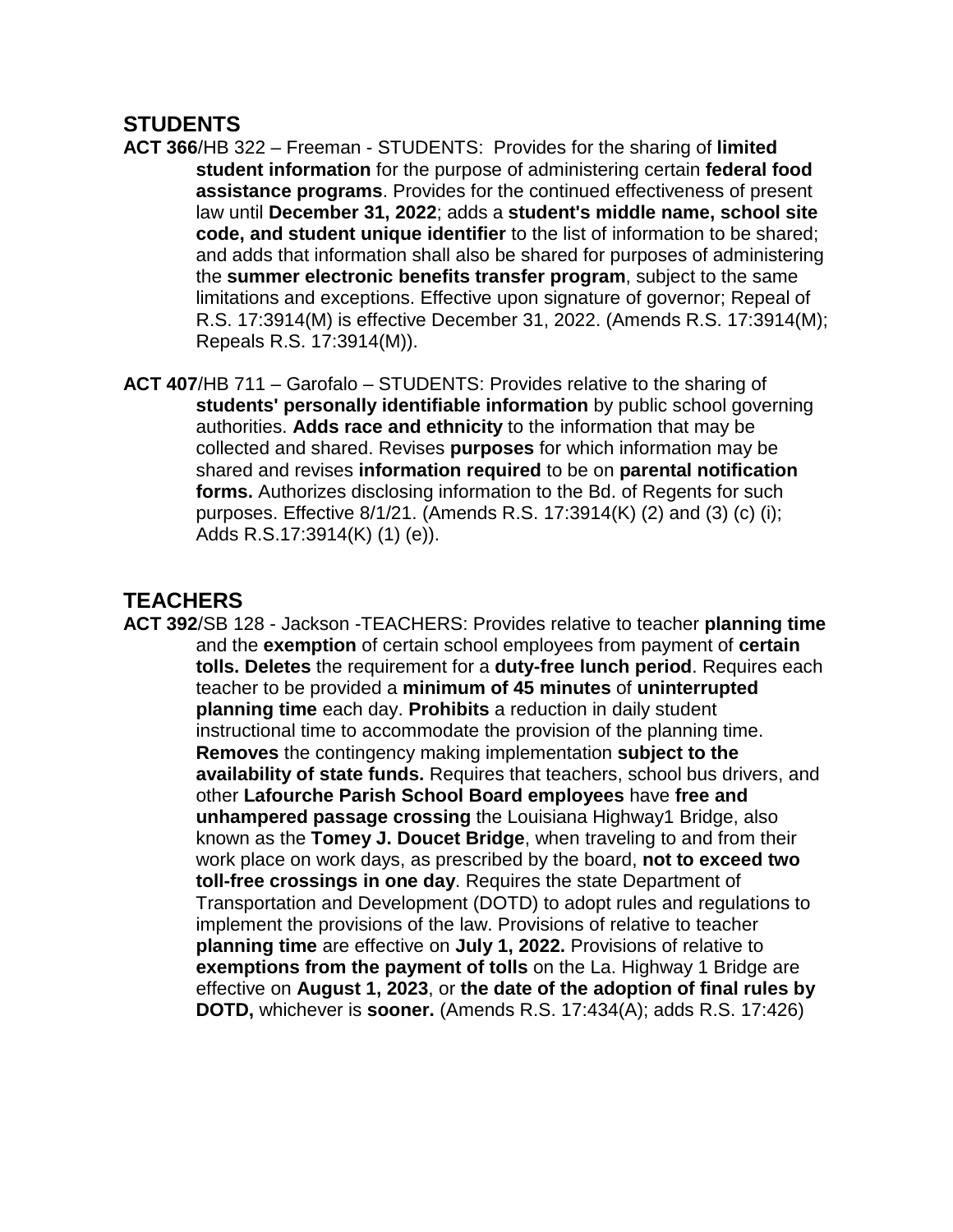# **TEACHERS**

- **ACT 353**/SB 211 Jackson TEACHERS: Requires that, beginning with the **2021-2022 school year**, all public and approved nonpublic school teachers, school counselors, **principals**, and other school administrators for whom the training is deemed beneficial by BESE shall **annually** participate in at least **one hour of in-service training** on recognizing **adverse childhood experiences and the utilization of trauma-informed education**. Further provides that the in-service training required shall be provided on a day that other types of in-service training will be provided in accordance with the school calendar adopted by each public school governing authority. Requires the State Board of Elementary and Secondary Education **(BESE)** to develop and **adopt guidelines** for in-service training in recognizing the signs and symptoms of adverse childhood experiences and the utilization of trauma-informed educational practices to address student needs resulting from these experiences. Requires BESE to consult with the Louisiana Department of Health, office of public health, prior to developing the in-service guidelines. Effective upon gov. sig. (Adds R.S. 17:437.2 and 3996(B) (59))
- **ACT 108**/SB 216 Mills TEACHERS: Requires **each teacher** who teaches **kindergarten through third grade** and **each principal and assistant principal** of a school that includes **kindergarten through third grade** to successfully complete **a foundational literacy skills instruction course** that is approved by the state Department of Education (DOE). Requires, not later than **December 1, 2021**, the **DOE** to develop a list of approved professional development courses that are based on **the science of reading**, designed for the professional development of teachers, and include information on instructing students regarding phonemic awareness, phonics, fluency, vocabulary, and comprehension. Requires teachers and administrators to successfully complete **at least one** of the approved professional development courses and provide documentation of the successful completion to their employing school. Further requires teachers and administrators who provide documentation of completion of an approved program within **five years prior to 2023** shall be considered in compliance. Requires newly hired teachers and administrators to document successful completion of an approved program to their employing school **within two years** of their date of employment. Requires, beginning **May 1, 2022**, **and annually thereafter**, that each city, parish, or other local school board report to DOE the number and percentage of teachers and administrators who have, **within the past five years**, successfully completed an approved course. Further requires the data to be reported on DOE's **school progress profiles**. Provides that the provisions of this law are *subject to the appropriation of funds*. Provides that no **state funds** or **obligated federal funds** shall be used to implement the provisions of this law. Effective upon gov. sig. (Adds R.S. 17:24.10 and 3996(B) (59)).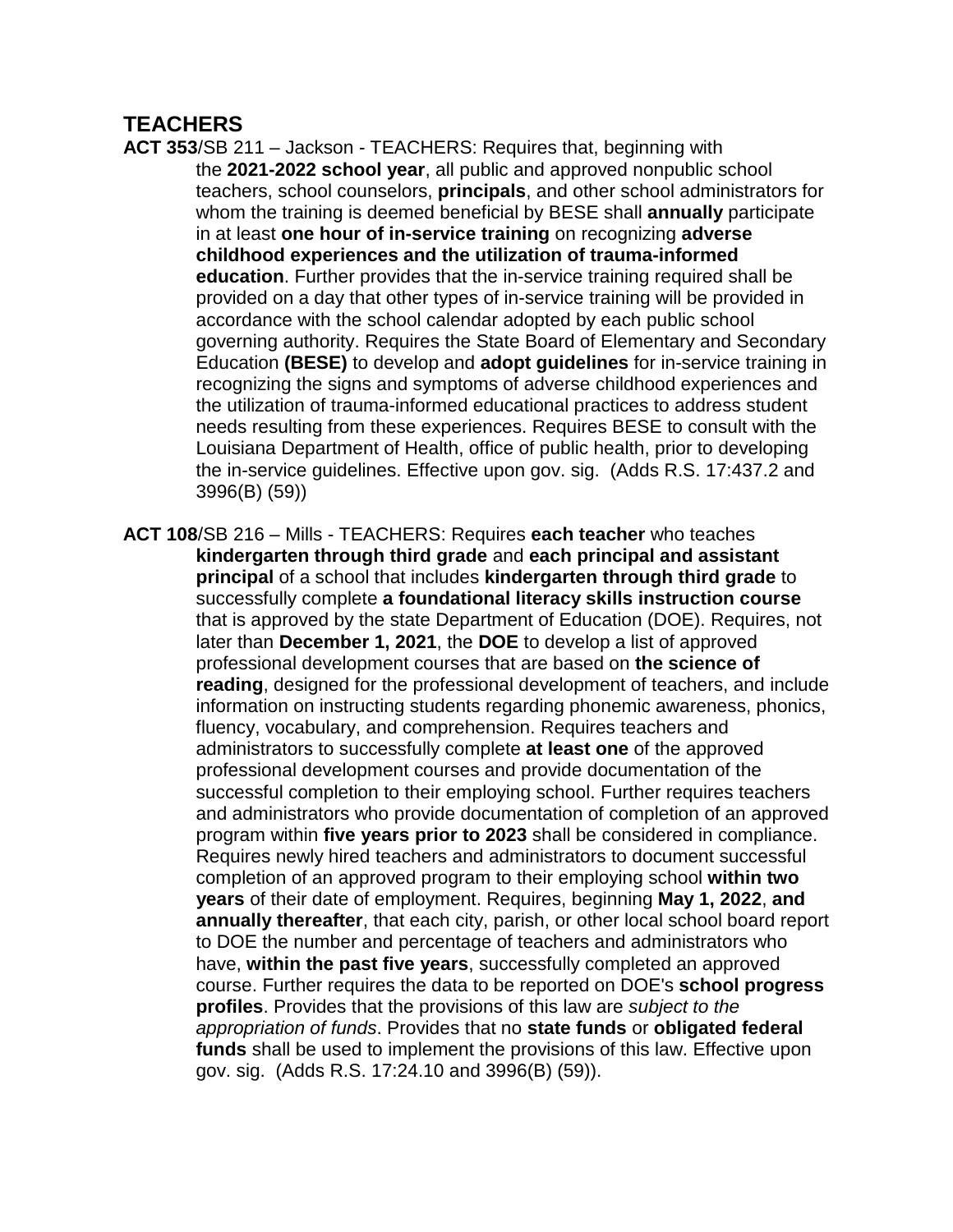# **"Other Education Legislation"**

**\_\_\_\_\_\_\_\_\_\_\_\_\_\_\_\_\_\_\_\_\_\_\_\_\_\_\_\_\_\_\_\_\_\_\_\_\_\_\_\_\_\_\_\_\_\_\_\_\_\_\_\_\_\_\_\_\_\_**

#### **SPECIAL EDUCATION**

**\*ACT 456**/SB 86 – Foil - SPECIAL EDUCATION**:** Requires public school governing authorities to adopt policies for the **installation and operation of cameras** in "*self-contained*" special education classrooms **upon the written request of a parent or guardian.** Such policies shall provide for **classroom placement**; **written notice** to teachers, staff, students, parents, and visitors; staff training; and **retention of recordings for at least one month**. Permits local school systems to utilize federal, state, and local funds, private donations, and other donated services or equipment for the installation and operation of cameras. Requires public school governing authorities to implement the provisions of proposed law **as funding becomes available for such purposes.** Effective upon governor's signature. (Amends R.S. 44:4.1(B) (9); adds R.S. 17:1948 and 3996(B)(59))

#### **CURRICULA**

**ACT 458**/SB 214 - Jackson - CURRICULA: Provides for **individual graduation plans and high school curriculum options**. Requires a student's Individualized Education Program (IEP) team to obtain the **written approval of the student's parent** or legal guardian before determining an alternative path to graduation for the student. Requires the **written approval** of a parent or legal guardian for a student **to change** from one career major to another. Requires the **school counselor** to meet with a student's parent or legal guardian **in person or virtually** prior to revising a student's individual graduation plan. Requires each school with an approved career major program to conduct an **annual informational meeting for 8th grade students' parents** and guardians **regarding graduation requirements and curriculum choices.** Requires the Department of Education (LDE) **to develop materials** regarding high school curriculum frameworks, graduation requirements, and relevant postsecondary education and career opportunities, and t**o provide these materials to each school** for use in the annual meetings. Effective upon gov. sig. (Amends R.S.17:183.2(B)(1), (C), and (D) 183.3(C), 2925(A) and (B); adds R.S.17:2926(C))

**ACT 400**/HB 421 – Emerson - SCHOOLS: Authorizes public school governing authorities to establish **learning pods** for the purpose of providing **small group instruction** for students enrolled in public schools. Defines **"learning pod"** as a group of at least 10 students enrolled in the school who receive instruction in a small group setting. Effective upon gov. sig. (Adds R.S. 17:4036.1 and 3996(B) (59))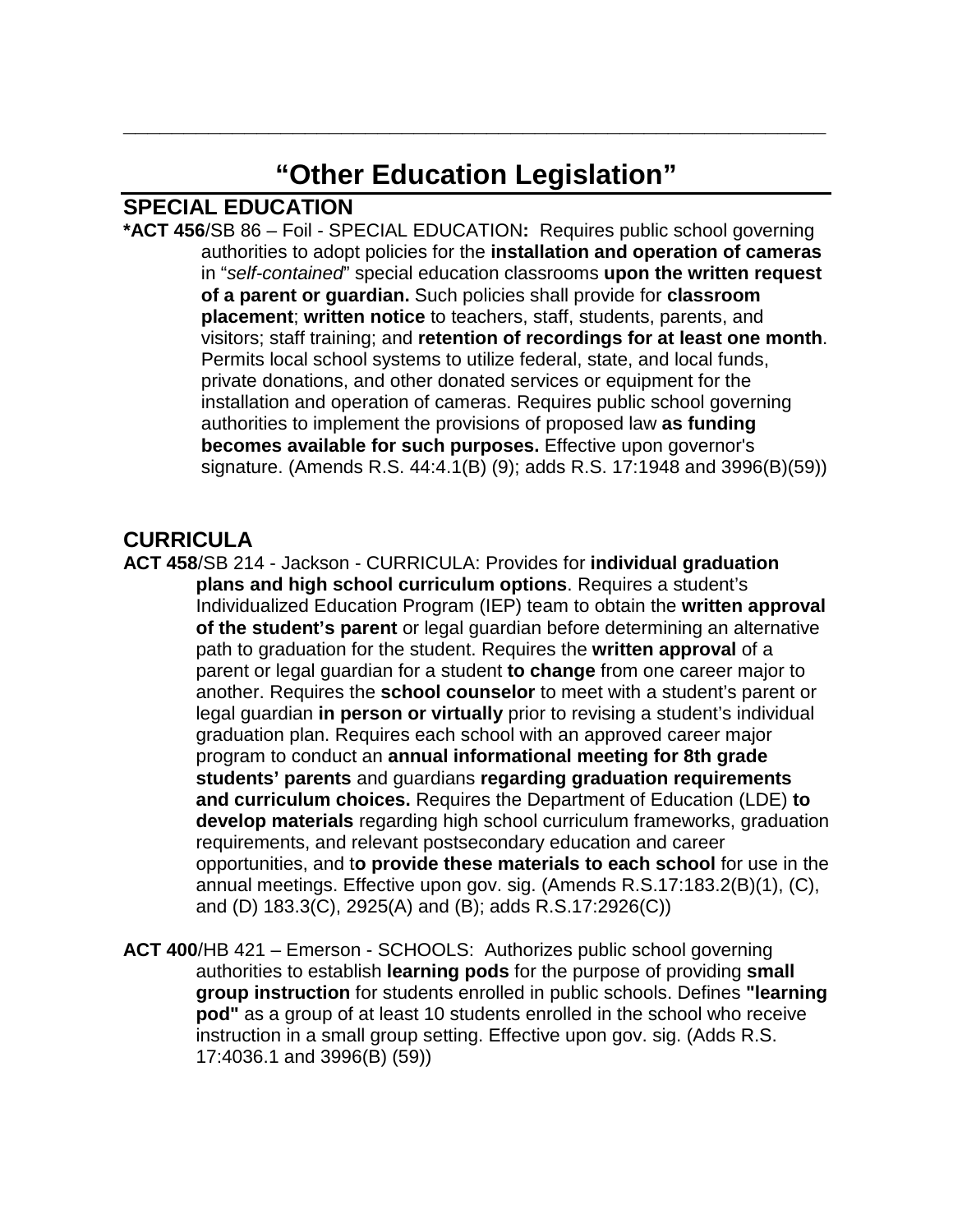# **CURRICULA**

- **ACT 294**/SB 234 McMath SCHOOLS: Requires public schools, for the 2021 2022 and **2022-2023** school years, **to provide expanded academic support** to each student in **grades four through eight** who failed to achieve **mastery** on any statewide assessment administered pursuant to the state's school and district accountability system during the **2020-2021 and 2021-2022** school years. Requires each city, parish, or other local public school board **to develop an education plan** and **supporting budget** to provide expanded academic support to students using **federal funds provided for educational relief** to COVID-19. Requires such plans to be submitted to the Louisiana Department of Education (LDOE) **by September 30, 2021**, for review and approval. Allows a student identified as needing expanded academic support to be provided **accelerated instruction** or **prioritized placement** in a class taught by a teacher labeled as **"highly effective"** pursuant to the state's teacher evaluation system, if a highly effective teacher is available in the school .Requires that **an accelerated learning committee** be established for each student identified as needing accelerated instruction composed of the student's parent or legal guardian, teacher of record, and the school principal or his designee. (See lengthy details in bill). Effective 8/1/21. (Adds R.S. 17:100.13)
- **ACT 230**/HB 368 Mincey CURRICULA: Provides **required instruction** on the **health risks of vapor products** be included in required alcohol, tobacco, drug, and substance abuse prevention education in elementary and secondary schools. Effective 8/1/21. (Amends R.S. 17:154(A) (3))
- **ACT 147**/HB 60 Brass CURRICULA: **Removes the termination of the Dual Enrollment Framework Task Force.** Further provides that the task force is responsible for implementing the dual enrollment framework. Adds one member to the task force who is **a secondary school teacher who teaches a dual enrollment course.** Effective 8/1/21. (Amends R.S. 17:2922.1(A), (B) (intro. para.), and (F); Adds R.S. 17:2922.1(B) (1) (m); Repeals R.S.17:2922.1(G))

#### **TOPS**

**ACT 95**/SB 99 – Fields - TOPS: Provides relative to **TOPS eligibility**. Extends, beginning with students who graduate in the **2020-2021** academic year, the date by which a student must take the **ACT or SAT** to receive qualifying scores with a one semester award reduction from **July first to August first**. Additionally, provides that if a student was prevented from taking the test on or prior to the **April national ACT test date** due to issues with test administration, the student may provide a qualifying test score **by September 30th** without a one semester award reduction. Effective date 6/4/21/. (Amends R.S. 17:5002(B) (2), 5027(B) and (C) (1), 5029(A) (1) (c), 5043(2), 5062(C) (4) and (5), and 5103(B) (1); adds R.S. 17:5062(C) (6))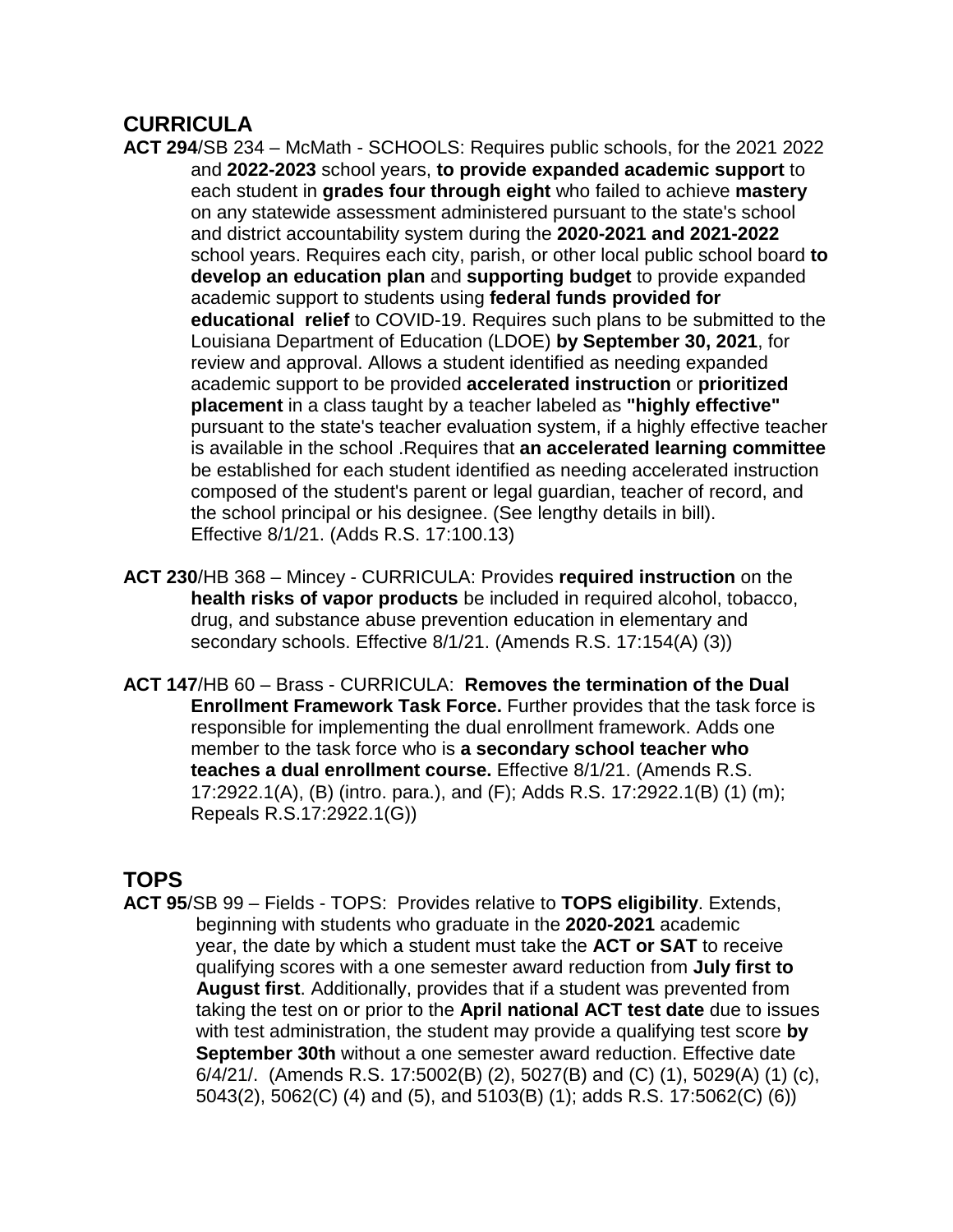#### **TOPS**

**ACT 334**/HB 635 – Glover - STUDENT/LOANS-SCHOLARSHP: Provides relative to core curriculum requirements for **TOPS.** Provides that **African American History** may be counted for credit as a social studies course to satisfy the high school core curriculum requirements for TOPS Opportunity, Performance, and Honors Awards. Applicable to students graduating from high school during the **2021-2022 school year** or thereafter. Effective 8/1/21. (Amends R.S. 17:5025(intro. para.) and (4) (c); Adds R.S. 17:5025.4)

#### **STUDENTS**

- **ACT 415**/HB 85 McKnight STUDENTS: Creates a **literacy program** for certain public school students in **kindergarten through 5th grade**. Defines "eligible student" as a public school student who is in **kindergarten or the first, second, or third grade** and **who reads below grade level or is at risk for reading difficulties** according to a literacy screener, a student who is in the  **fourth or fifth grade** and who **scored below mastery in English language arts** on the state assessment in the prior school year, or a student in these grades recommended by an English teacher. Gives **priority** to the **lowest performing economically disadvantaged students**. Effective 8/1/21. (Adds R.S. 17:4032.1)
- **ACT 438**/SB 222 Hewitt SCHOOLS: Provides relative to **early literacy**. See law -**very lengthy!** Revises existing law requiring the LA Department of Education (LDE) to develop a **literacy assessment** for students in **Kindergarten through 3rd grade.** Requires LDE to provide the assessment at no cost to each public school. Provides minimum requirements for the skills to be measured and the **intended uses of the assessment**. Requires the Board of Elementary and Secondary Education (BESE) to **revise certification requirements relative to literacy**. Requires public schools to develop a **triennial foundational literacy skills plan**. Repeals present law providing for a pilot project for dyslexia screening. Effective on 8/1/21. (Amends R.S. 17:24.9; adds R.S. 17:24.10 and 3996(B) (59) and (60); repeals R.S. 17:24.11 and 182)

#### **ATHLETICS**

**ACT 224**/SB 124 – Hewitt - GOVERNMENT ORGANIZATION: Requires **the playing or singing of the national anthem** prior to certain competitive athletic **events**. Provides that no competitive athletic **event** shall be held in a venue, the construction, operation, or maintenance of which is funded wholly or partially by the state or a political subdivision of the state **without the playing of the national anthem prior to the event.** Effective August 1, 2021. (Adds R.S. 4:3)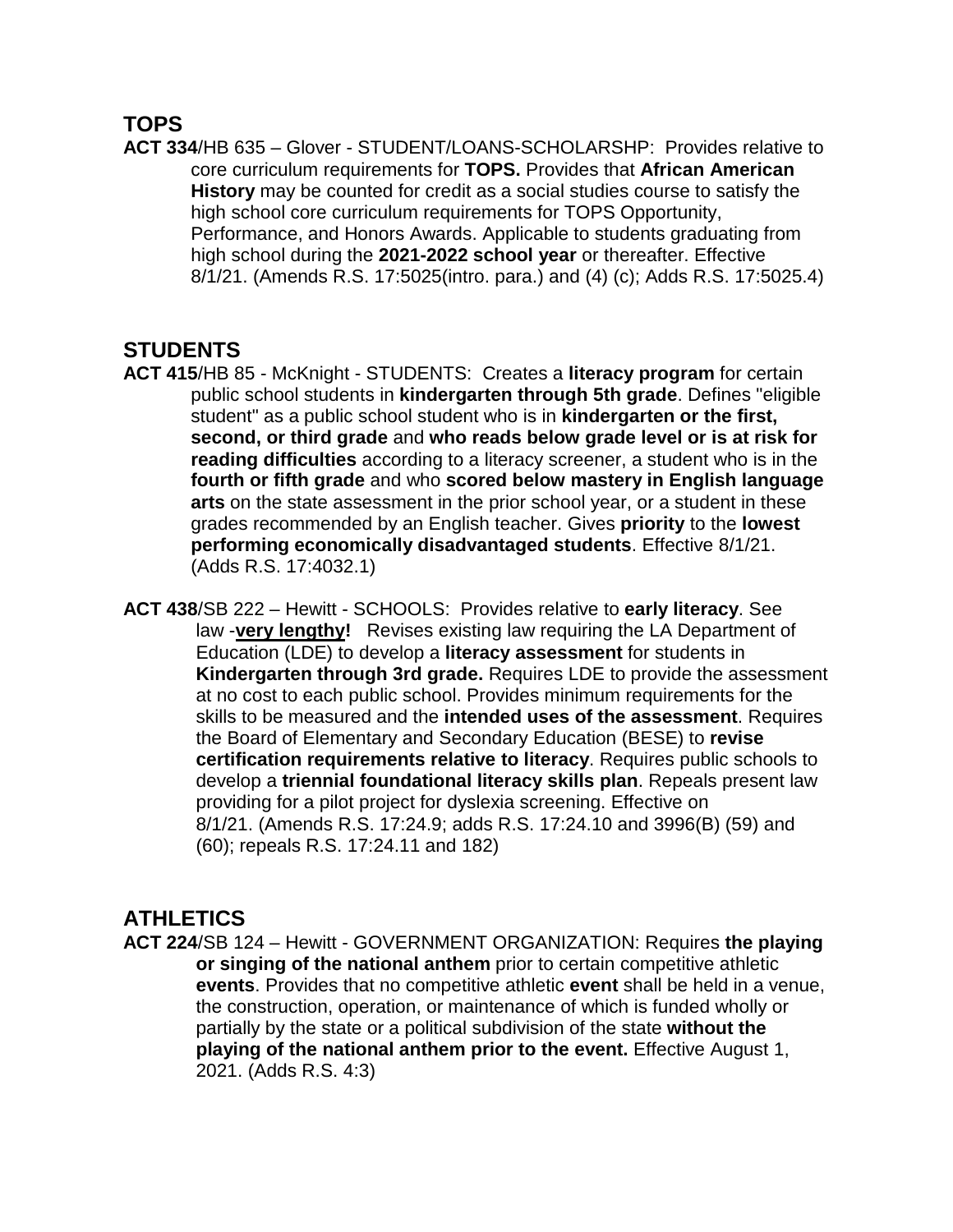# **TEACHERS**

**ACT 186**/HB 222 – Stefanski - CRIME/SEX OFFENSES: Provides relative to certain **sex offenses against minors.** Specifies that lewd or lascivious acts committed in the **virtual or physical presence of a student** are also in violation of present law. Adds that it shall also be a violation of present law when an adult manipulates a person under the age of 17 years to take a photograph, film, or videotape of oneself to send to the adult. Effective 8/1/21. (Amends R.S. 14:81.4(A) (2); Adds R.S. 14:81.3(A) (5), 81.4(B) (5) and 283(A) (3))

# **SCHOOLS**

- **ACT 363**/HB 132 PIERRE SCHOOLS: Requires newly constructed public school buildings and those undergoing major renovations **to be equipped with water bottle filling stations**. Applies to construction and major plumbing renovations that commence on or after **Aug. 31, 2021**. Defines "water bottle filling station" as a water dispenser, accessible to all people in compliance with the Americans with Disabilities Act, that dispenses clean drinking water directly into a bottle or other drinking container. Provides such station counts as a **"drinking fountain".** Effective 8/1/21. (Adds R.S. 17:100.13)
- **ACT 295**/SB 238 Milligan SCHOOLS: Provides with respect to the **Caddo Educational Excellence Fund**. Allows for **investment income** to be **withdrawn** from the Caddo Educational Excellence fund after the end of each fiscal year instead of each January. Also limits the amount that may be withdrawn based on the fund's earnings during the previous fiscal year a Effective upon gov. sig. (Amends R.S. 17:408.1(A) and (B))

# **SCHOOL BUSES**

**ACT 166**/SB 77 – Mizell - TAX/SALES: Exempts purchases of certain school buses from sales and use tax. Changes present law by **adding the exclusion** for purchases of new school buses or used school buses that are less than five years old **to the list of state sales and use tax exemptions and exclusions that are effective through June 30, 2025.** Effective on 7/1/21. (Amends R.S.47:301(10)(i); adds R.S. 47:302(BB)(114), 321(P) (115), 321.1(I) (115), and 331(V) (115)).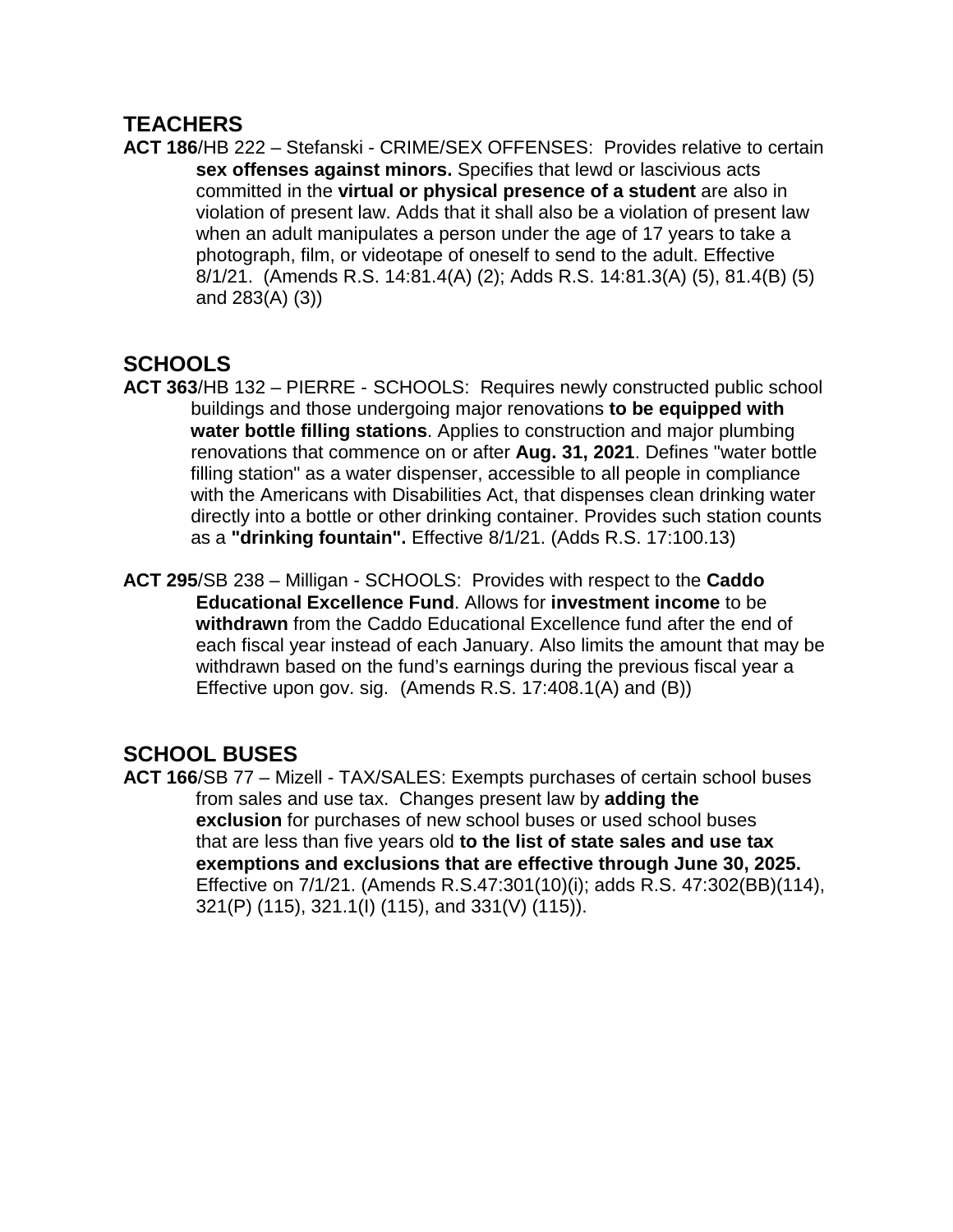#### **SCHOOLS/ DISTRICTS**

**ACT 419**/HB 170 – Marino - SCHOOLS/DISTRICTS: Provides relative **to reporting of students identified as having dyslexia.** Requires public school governing authorities to report to the state Dept. of Education relative to certain groups of students identified as having dyslexia, disaggregated by grade and type of education plan, by **Oct. 31st** annually. Requires the department to submit a cumulative report to the legislative education committees by **Dec. 1st** annually. Effective on 8/1/21. (Adds R.S. 17:392.1(F))

#### **LA. SPECIAL SCHOOL DISTRICT / SPECIAL EDUCATION**

**ACT 468**/HB 253 – McKnight - SCHOOLS: Provides relative to the governance and Funding of the **La. Special School District**, which provides **special Education services** through its schools and programs. Provides for the Special School District (SSD) to be an **independent agency** governed by a **Newly created board of directors**. Provides that SSD is to be included in The Minimum Foundation Program (MFP) formula and funded through both The state general fund and the MFP. **Effective July 1, 2021**. (Amends R.S. 17:43(A) and (B) (1), 1945(A) and (B) (2), and 1946(A) and R.S. 36:648.1; Adds R.S. 17:1945.1 and 1945.2 and R.S.36:651(D) (11))

# **SCHOOL FINANCE**

**ACT 170/**HB 142 – Ward - GAMING: Provides for the disposition of funds generated by **sports wagering**. Establishes the disposition of **sports wagering** tax receipts, collected by the gaming division of State Police, after collections are forwarded to the state treasury and credited first into the Bond Security and Redemption Fund. The greater of two percent of the collections or \$500,000 are to be credited to the Behavioral Health and Wellness Fund, to support compulsive gambling addiction treatment. **Twenty-five percent of the collections, up to \$10 million, are to be credited to the existing Louisiana Early Childhood Education Fund.** Twelve percent of the collections are to be remitted to each parish governing authority in proportion to the taxable conduct in each parish. One percent of the collections are to be credited to the Sports Wagering Purse Supplemental Fund, newly created by this bill, to supplement racing purses (2/3 for thoroughbred races and 1/3 for quarter horse races). Any remaining collections shall be credited to the state general fund. Effective upon governor's signature.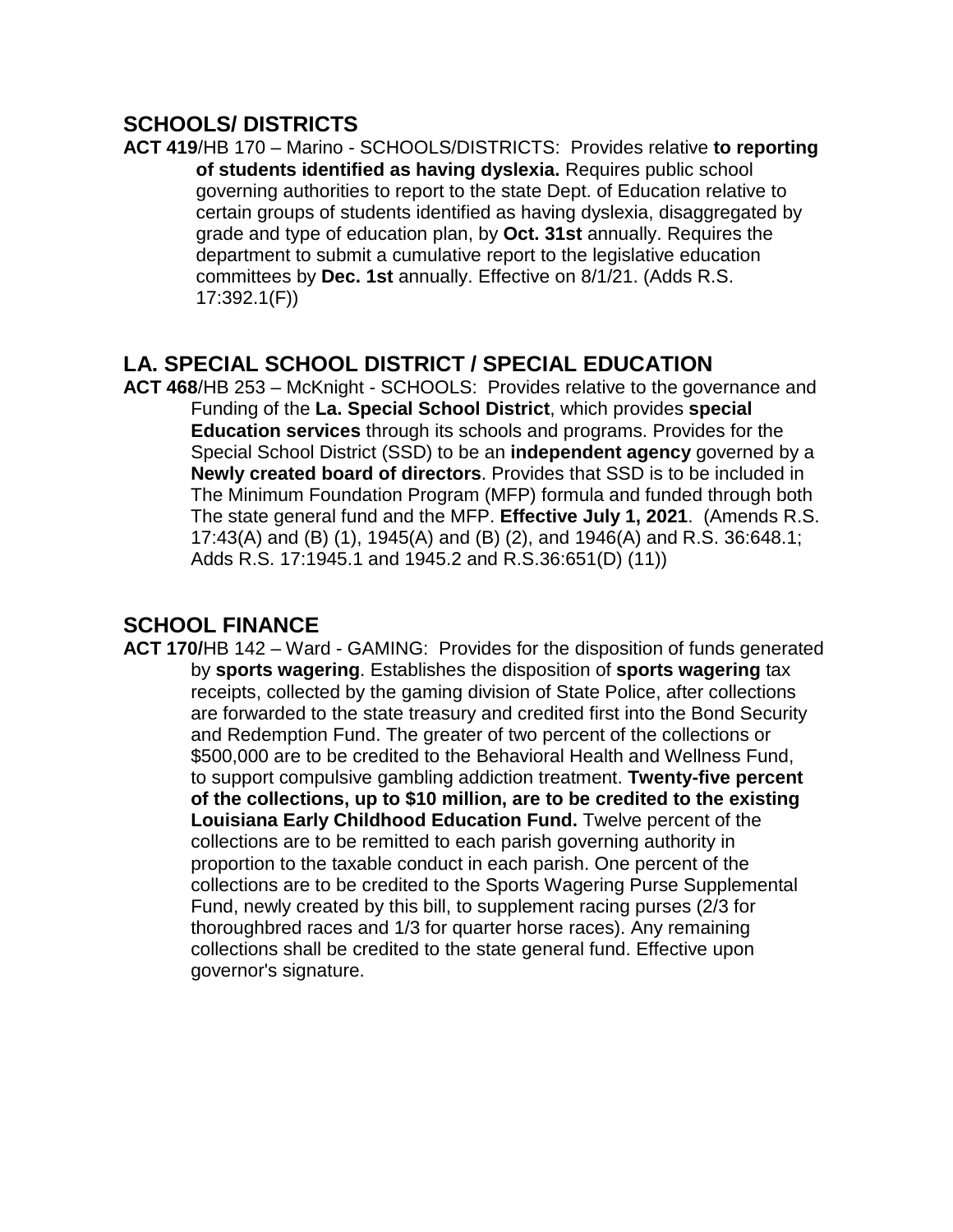#### **LOCAL SCHOOL BOARDS**

- **ACT 199**/HB 306 Muscarello ETHICS/NEPOTISM: Provides an additional exception to allow an immediate family member of a **local school board member or superintendent** to be employed as a **certified bus operator** by that board. Further provides that such **school board member** or superintendent shall not participate in employment related decisions of such family member. Effective upon signature of governor. Adds R.S. 42:1119(B) (2) (a) (vi))
- **ACT 93**/SB 95 Bouie SCHOOLS: Provides relative to the return of certain schools in the **Recovery School District** to the transferring **school board**. Removes the **2/3 vote** requirement and the requirement that board action to reject the local superintendent's recommendation must occur within **30 days** after the meeting during which the recommendation was submitted and instead provides that the local board shall vote on recommendations made by the local superintendent regarding charter extension, renewal, or revocation in accordance with board policy. Effective upon gov. sig. (Amends R.S. 17:10.7.1(F) (1))

#### **BESE**

**ACT 198**/HB 304 – Lyons –EARLY CHILDHOOD - **Requires the State Bd. of Elementary and Secondary Education (BESE)** to coordinate and report data relative to *early childhood care and education* and to consider this data when allocating certain funding; also requires the creation of a program for providing instruction materials for home use. Requires **BESE** to create a program administered by the state Dept. of Education **(DOE)** through which parents whose children are not able to enroll in an *early learning center* due to a lack of available seats or funding are able to access instructional materials in order to provide instruction to the children at home. Requires **DOE** to use the data ascertained in accordance with this law in order to conduct outreach to communities and families in need of such materials and to identify the most effective and efficient means of delivering them. Requires materials to be aligned to the **BESE's** birth to five *early learning and development standards* in order to maximize the children's opportunity to achieve kindergarten readiness. Effective 8/1/21. (Adds R.S 17:407.23(E) and (F) and 407.30(D) (3))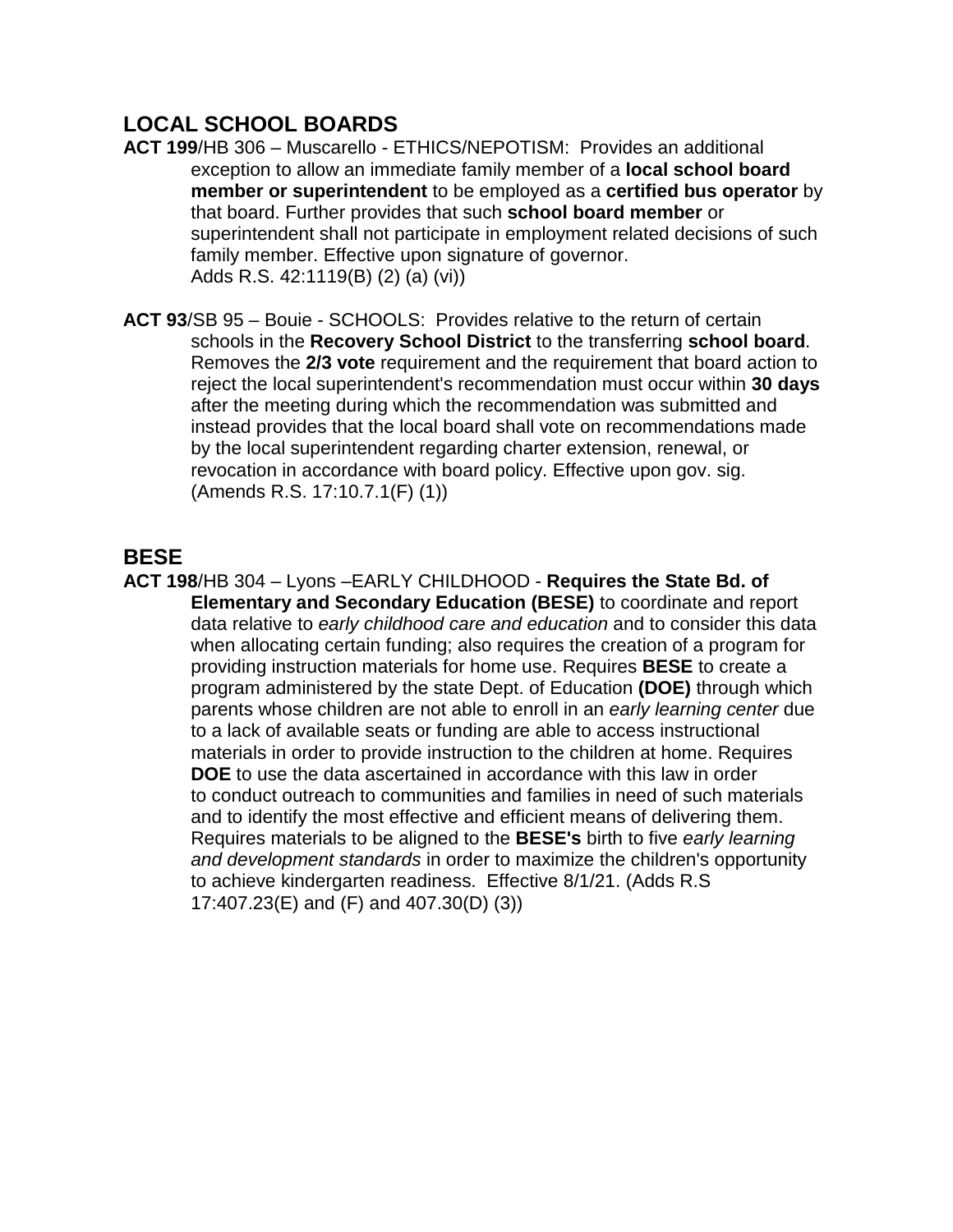#### **LOUISIANA SCHOOL BOARD ASSOCIATION**

**ACT 131**/HB 199 – Schexnayder - TAX/SALES & USE: (Constitutional Amendment) Authorizes creation of a State and Local Streamlined **Sales and Use Tax Commission** that would implement and oversee collection and administration of all state and local sales and use taxes. Requires all political subdivisions which levy sales and use taxes within a parish to agree among themselves to provide for the collection of their taxes **by a single collector or a central collection commission**. Provides for the authorities, responsibilities, and membership structure of the commission (four local representatives and four state level). Provides for submission of the proposed amendment to the voters at the statewide election to be held **Oct. 9, 2021**. Further provides that if **Senate Bill No. 149 of this 2021** Regular Session does not become effective and no statewide election is held on **October 9, 2021**, the proposed constitutional amendment shall be submitted to the electors of the state of Louisiana at the statewide election to be held on **November 8, 2022**. (Adds Const. Art. VII, §3.1)

#### **RETIREMENT**

- **ACT 138**/HB 22 LaCombre RETIREMENT/TEACHERS: Provides relative to **Louisiana School Boards Association employees**' **membership** in Retirement Systems. Provides that the following employees of the association are members of **Teachers' Retirement System of Louisiana** instead: (1) New employees (hired **after June 30, 2021**). (2) Any employee with at least **five years** of service credit in Teachers' Retirement System of Louisiana **as of June 30, 2021**. (3) The director of the association. Provides that employees who do not fit one of these criteria **remain members of Parochial Employees' Retirement System.** Effective 8/1/21. (Amends R.S. 11:701(33) (a) (xiv) and 1902(12) (b) and (13);
- **ACT 37**/SB 24 Price **-** RETIREMENT BENEFITS: Provides a **minimum benefit increase for "certain" retirees**, beneficiaries, and survivors of the **Teachers' Retirement System of Louisiana**, Louisiana State Employees' Retirement System, Louisiana School Employees' Retirement System, and State Police Retirement System. Provides that such increase shall be in the form of **an increase to a retiree's or beneficiary's monthly benefit** in an amount equal to **the lesser of \$300 per month** or the amount necessary to increase his **monthly benefit to \$1,450**. Effective June 30, 2021. (Adds R.S. 11:542.1.2, 883.3.1, 1145.4, and 1331.3)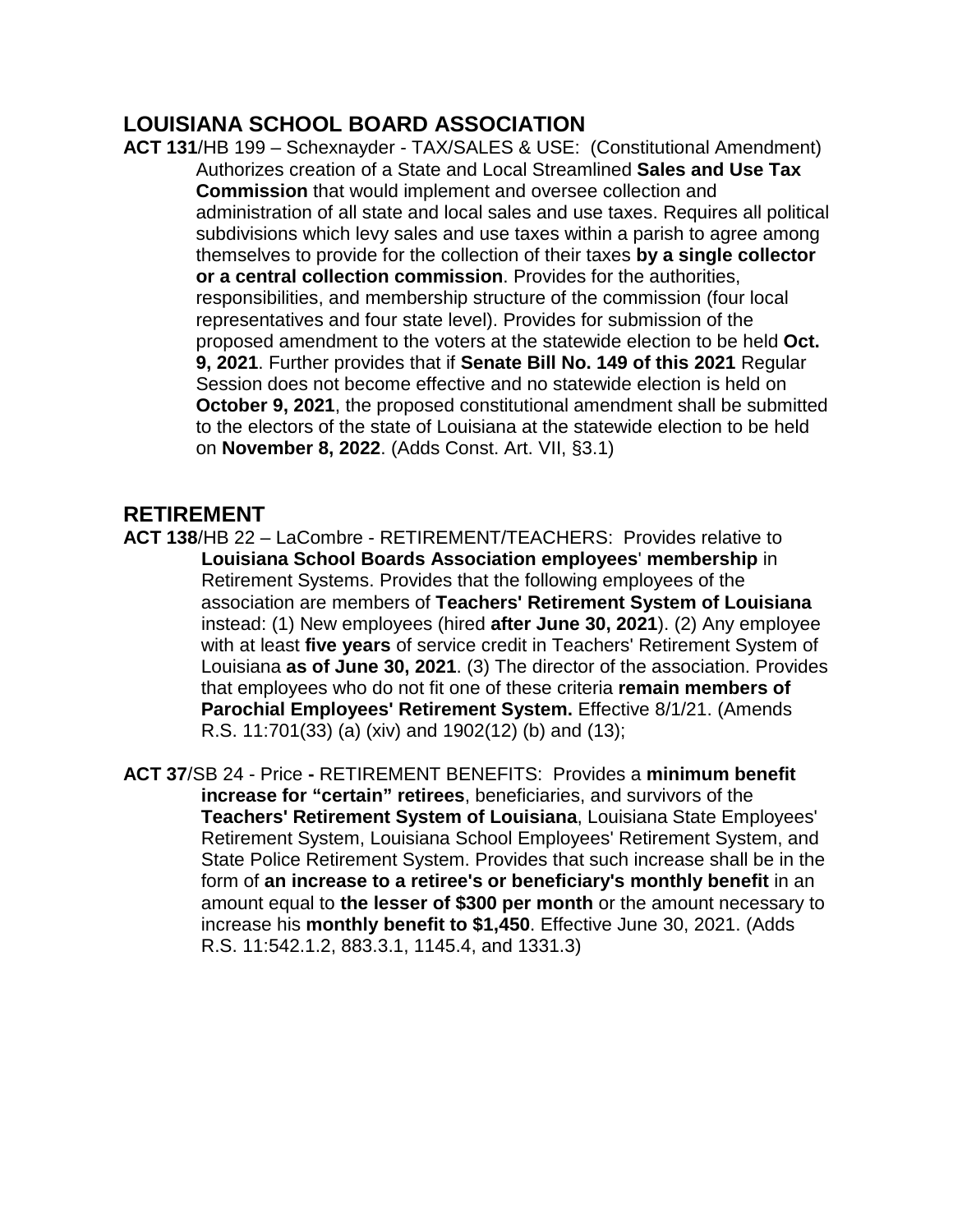#### **TAX/INCOME/PERSONAL**

**ACT 52/**SB 5 – Foil - TAX/INCOME/PERSONAL: Excludes amounts deposited into certain education **savings accounts for tuition expenses** for **elementary and secondary schools** from state income tax. Excludes annual deposits to a **START K12 Program** from the account owner's state income tax. Limits the exclusion to **\$1,200** for single filers and **\$2,400** for joint filers per beneficiary. Prohibits the exclusion from applying to deposits withdrawn within the same taxable year as the deposit. Prohibits an account owner from claiming both the tax exclusion for the **START K12 Program** and the tax deduction for costs associated with enrollment in an elementary and secondary school within the same taxable year. Effective 1/1/22. (Amends R.S.17:3100.5(A) (1) and R.S. 47:297.11; adds R.S. 47:293(9) (a) (xx), 297.10(C), and 297.12(C))